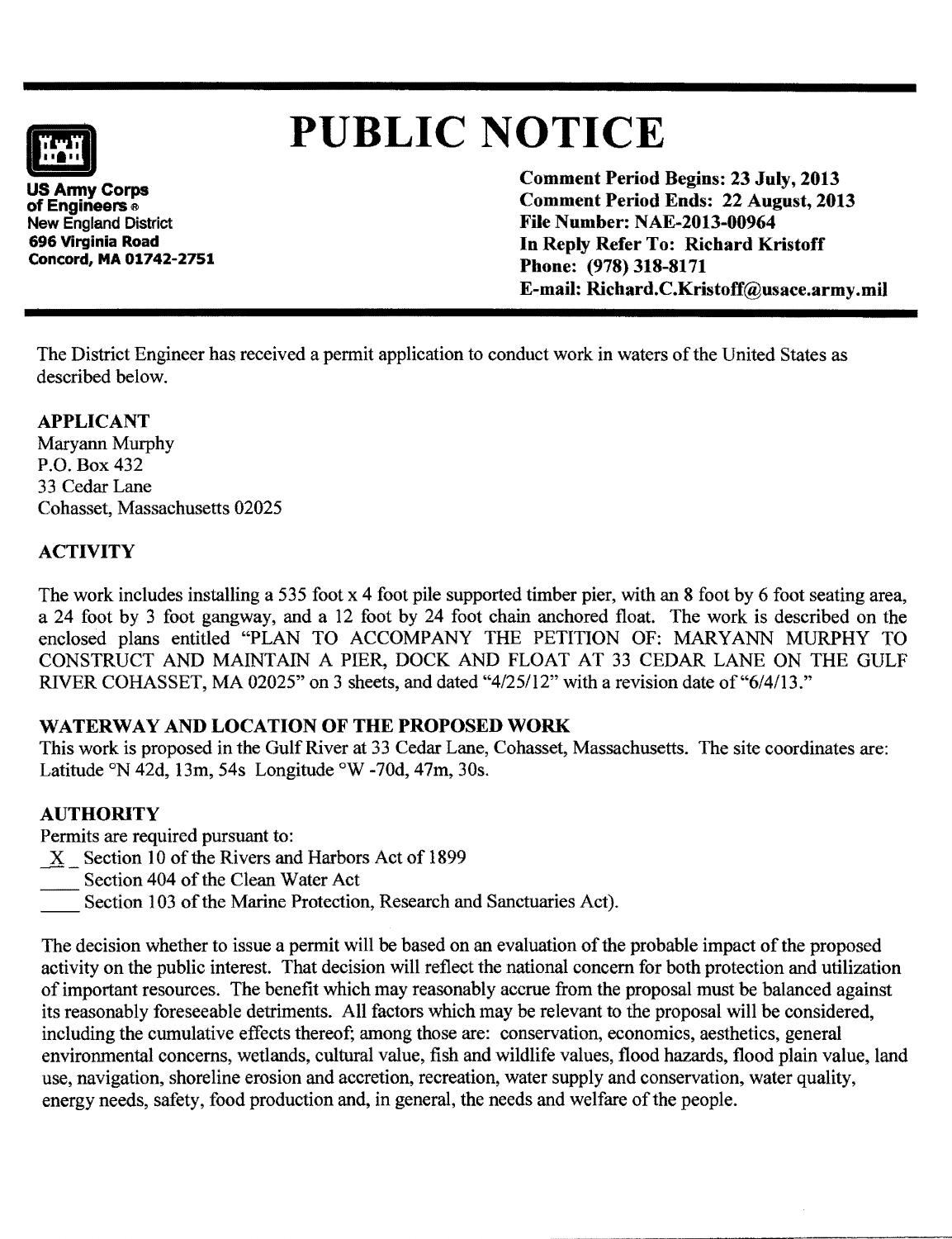# CENAE-R FILE NO. NAE-2013-00964

The Corps of Engineers is soliciting comments from the public; Federal, state, and local agencies and officials; Indian Tribes; and other interested parties in order to consider and evaluate the impacts of this proposed activity. Any comments received will be considered by the Corps of Engineers to determine whether to issue, modify, condition or deny a permit for this proposal. To make this decision, comments are used to assess impacts on endangered species, historic properties, water quality, general environmental effects, and the other public interest factors listed above. Comments are used in the preparation of an Environmental Assessment and/or an Environmental Impact Statement pursuant to the National Environmental Policy Act. Comments are also used to determine the need for a public hearing and to determine the overall public interest of the proposed activity.

#### MITIGATION

The pier is designed to allow for a 4 foot separation between the bottom of the longitudinal stringer and the substrate for light penetration.

#### ESSENTIAL FISH HABITAT

The Magnuson-Stevens Fishery Conservation and Management Act, as amended by the Sustainable Fisheries Act of 1996 (Public Law 104-267), requires all federal agencies to consult with the National Marine Fisheries Service on all actions, or proposed actions, permitted, funded, or undertaken by the agency, that may adversely affect Essential Fish Habitat (EFH).

This project will impact 2,548 square feet of Essential Fish Habitat (EFH) *for* Atlantic cod (Eggs, Larvae, Juveniles, and Adults), haddock (Eggs), Pollock (Eggs, Larvae, Juveniles, and Adults), whiting (Eggs, Larvae, Juveniles, and Adults), red hake (Eggs, Larvae, Juveniles, and Adults), white hake (Eggs, Larvae, Juveniles, and Adults), winter flounder (Eggs, Larvae, Juveniles, and Adults), yellowtail flounder (Eggs, Juveniles, and Adults), windowpane flounder (Eggs, Larvae, Juveniles, and Adults), American plaice (Eggs, Larvae, Juveniles, and Adults), ocean pout (Eggs, Larvae, Juveniles, and Adults), Atlantic halibut (Eggs, Larvae, Juveniles, and Adults), Atlantic sea scallops (Eggs, Larvae, Juveniles, and Adults), Atlantic sea herring (Larvae, Juveniles, and Adults), monkfish (Eggs, Larvae, and Adults), bluefish (Juveniles and Adults), long finned squid (Juveniles and Adults), short finned squid (Juveniles and Adults), Atlantic butterfish (Eggs, Larvae, Juveniles, and Adults), Atlantic mackerel (Eggs, Larvae, Juveniles, and Adults), summer flounder (Adults), scup (Juveniles and Adults), black sea bass (Juveniles and Adults), surf clam (Juveniles and Adults), spiny dogfish (Adults), and bluefin tuna (Juveniles and Adults). This habitat consists of saltmarsh and a sandy/mucky substrate within the Gulf River. Loss of this habitat may adversely affect the above listed species provide through shading impacts. However, the District Engineer has made a preliminary determination that the site-specific adverse effect will not be substantial. Further consultation with the National Marine Fisheries Service regarding EFH conservation recommendations is being conducted and will be concluded prior to the final decision.

# NATIONAL HISTORIC PRESERVATION ACT

Based on his initial review, the District Engineer has determined that little likelihood exists for the proposed work to impinge upon properties with cultural or Native American significance, or listed in, or eligible for listing in, the National Register of Historic Places. Therefore, no further consideration of the requirements of Section 106 of the National Historic Preservation Act of 1966, as amended, is necessary. This determination is based upon one or more of the following: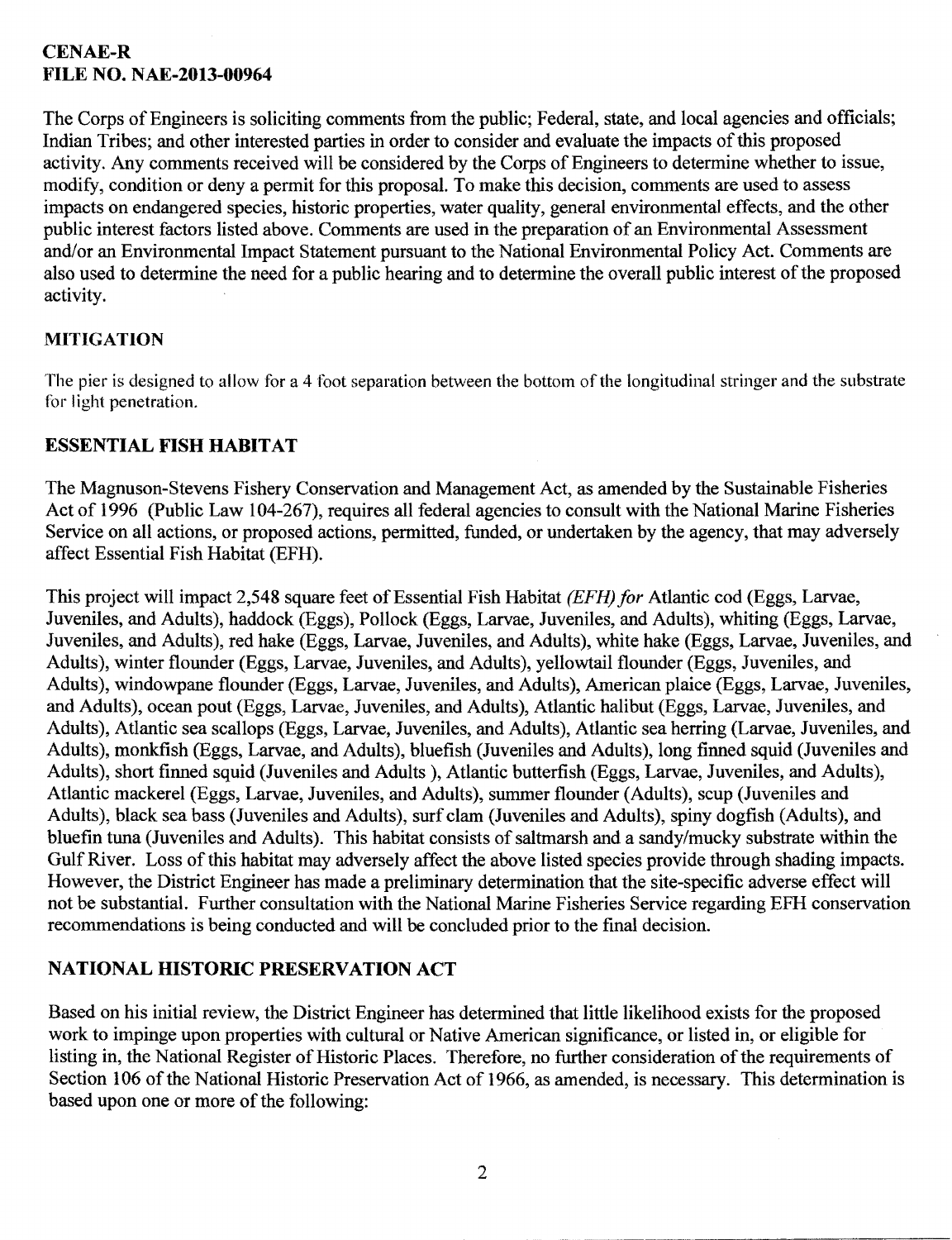#### CENAE-R FILE NO. NAE-2013-00964

- a. The permit area has been extensively modified by previous work.
- b. The permit area has been recently created.
- c. The proposed activity is of limited nature and scope.

d. Review of the latest published version of the National Register shows that no presence of registered properties listed as being eligible for inclusion therein are in the permit area or general vicinity.

e. Coordination with the State Historic Preservation Officer and/or Tribal Historic Preservation Officer(s)

# ENDANGERED SPECIES CONSULTATION

The New England District, Army Corps of Engineers has reviewed the list of species protected under the Endangered Species Act of 1973, as amended, which might occur at the project site. It is our preliminary determination that the proposed activity for which authorization is being sought is designed, situated or will be operated/used in such a manner that it is not likely to adversely affect any Federally listed endangered or threatened species or their designated critical habitat. By this Public Notice, we are requesting that the appropriate Federal Agency concur with our determination.

The States of Connecticut, Maine, Massachusetts, New Hampshire and Rhode Island have approved Coastal Zone Management Programs. Where applicable the applicant states that any proposed activity will comply with and will be conducted in a manner that is consistent with the approved Coastal Zone Management Program. By this Public Notice, we are requesting the State concurrence or objection to the applicant's consistency statement.

The following authorizations have been applied for, or have been, or will be obtained:

- ( X ) Permit, License or Assent from State.
- (X ) Permit from Local Wetland Agency or Conservation Commission.
- ( ) Water Quality Certification in accordance with Section 401 of the Clean Water Act.

In order to properly evaluate the proposal, we are seeking public comment. Anyone wishing to comment is encouraged to do so. Comments should be submitted in writing by the above date. If you have any questions, please contact Richard Kristoff at (978) 318-8171, (800) 343-4789 or (800) 362-4367, if calling from within Massachusetts.

Any person may request, in writing, within the comment period specified in this notice, that a public hearing be held to consider the application. Requests for a public hearing shall specifically state the reasons for holding a public hearing. The Corps holds public hearings for the purpose of obtaining public comments when that is the best means for understanding a wide variety of concerns from a diverse segment of the public.

The initial determinations made herein will be reviewed in light of facts submitted in response to this notice. All comments will be considered a matter of public record. Copies of letters of objection will be forwarded to the applicant who will normally be requested to contact objectors directly in an effort to reach an understanding.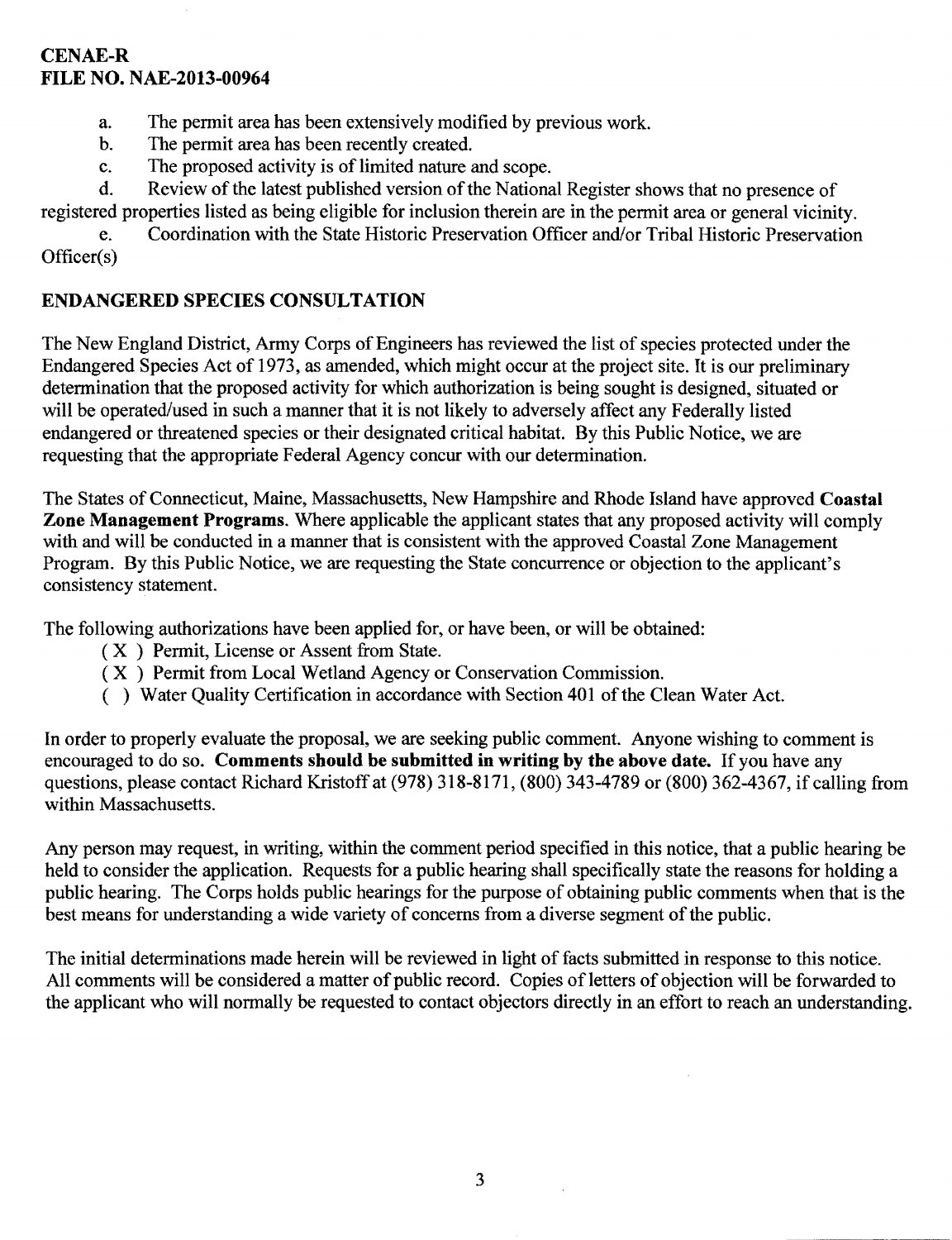# THIS NOTICE IS NOT AN AUTHORIZATION TO DO ANY WORK.

<u>Elan</u>

Karen K. Adams Chief, Permits & Enforcement Branch Regulatory Division

If you would prefer not to continue receiving Public Notices by email, please contact Ms. Tina Chaisson at (978) 318-8058 or e-mail her at bettina.m.chaisson@usace.army.mil. You may also check here () and return this portion of the Public Notice to: Bettina Chaisson, Regulatory Division, U.S. Army Corps of Engineers, 696 Virginia Road, Concord, MA 01742-2751.

| NAME:           |  |
|-----------------|--|
| <b>ADDRESS:</b> |  |
| PHONE:          |  |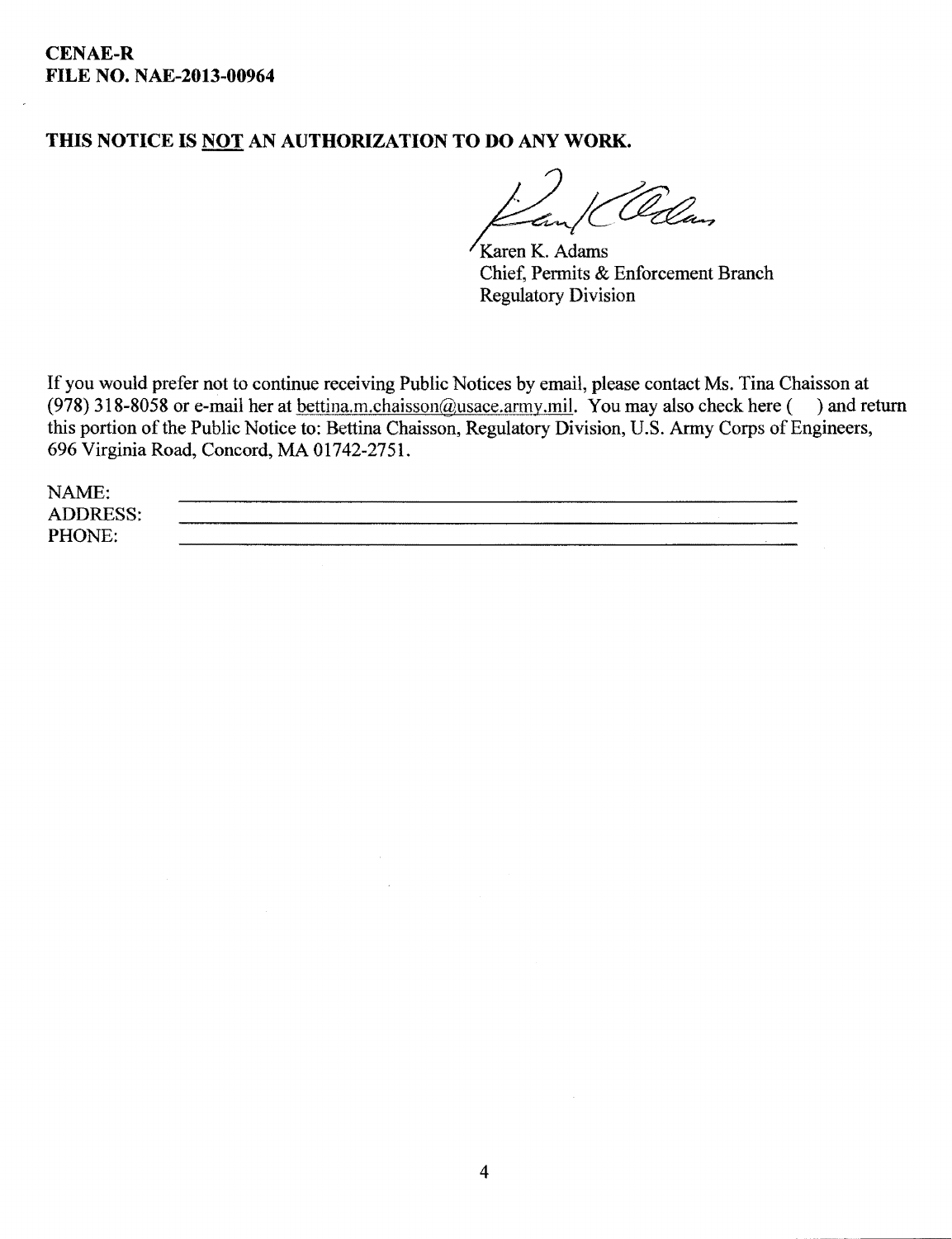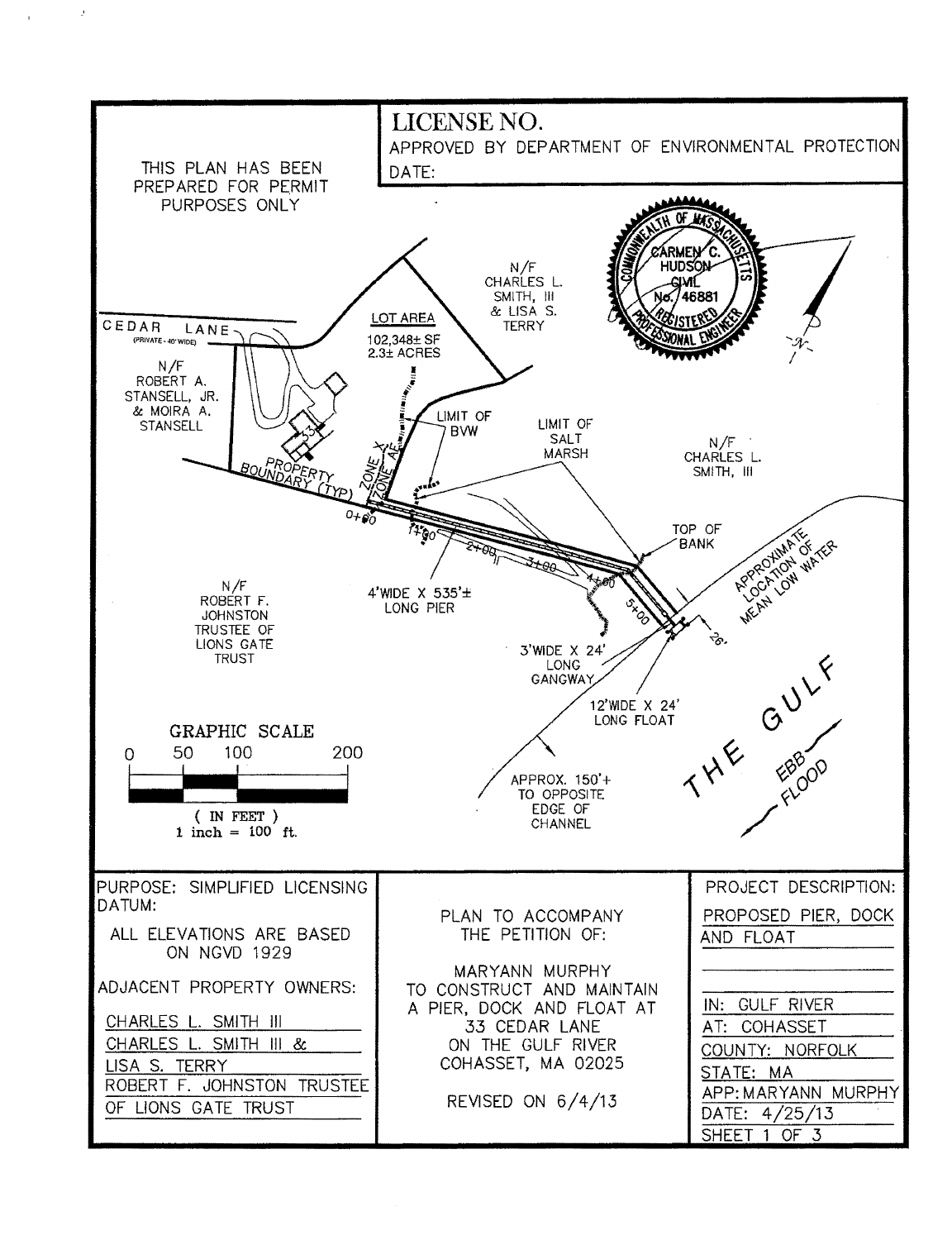